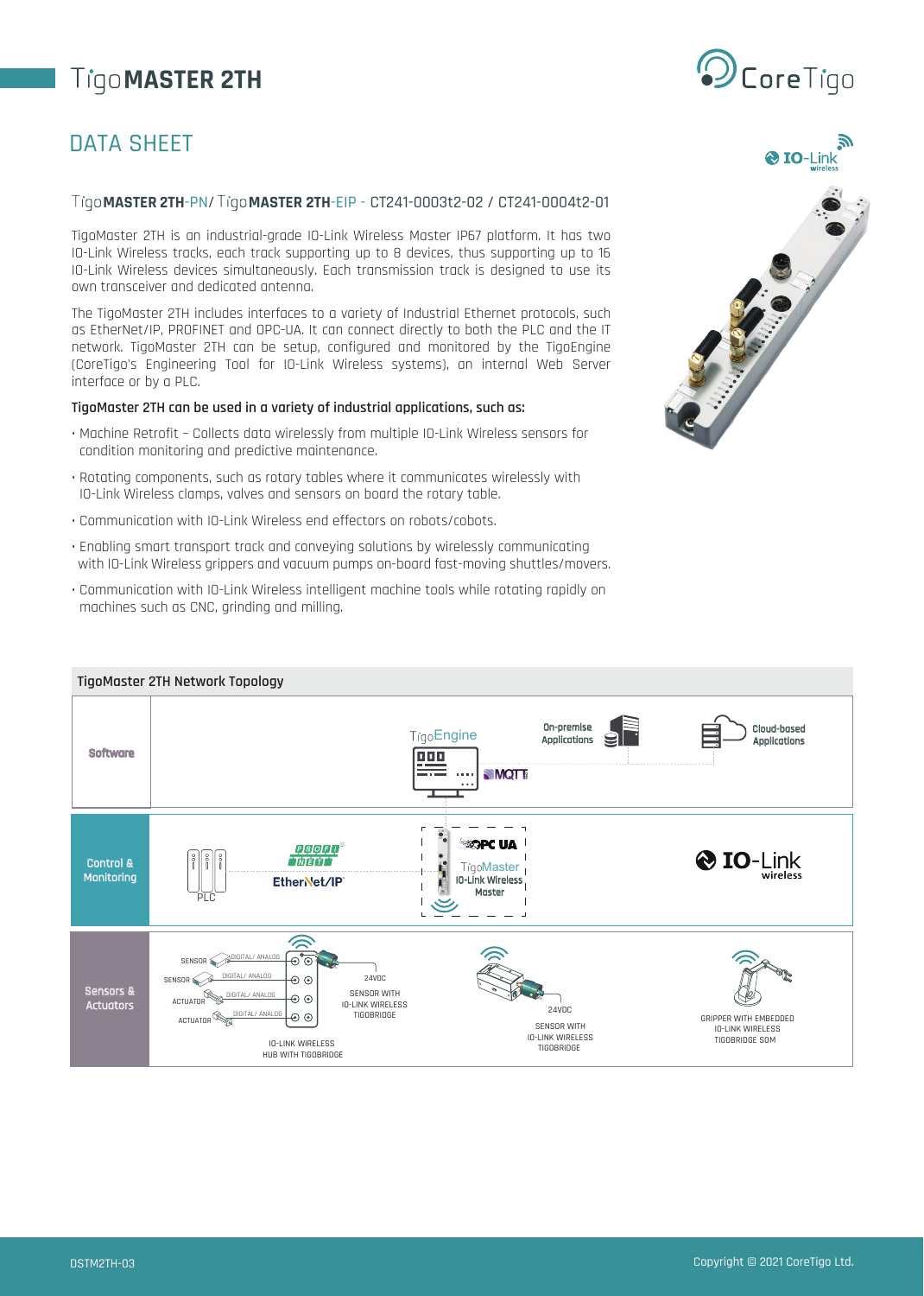

#### **Mechanical Data**

#### **Dimensions**



#### **Electrical Data**

| <b>Operating Voltage</b>                             | 24V DC, -25%/+30% (18 V DC  31,2 V DC)            |
|------------------------------------------------------|---------------------------------------------------|
| <b>Typical Current</b><br>consumption<br>(W/O DI/DO) | 1L: 0.2 A (at 24 V DC),<br>2L: 0.1 A (at 24 V DC) |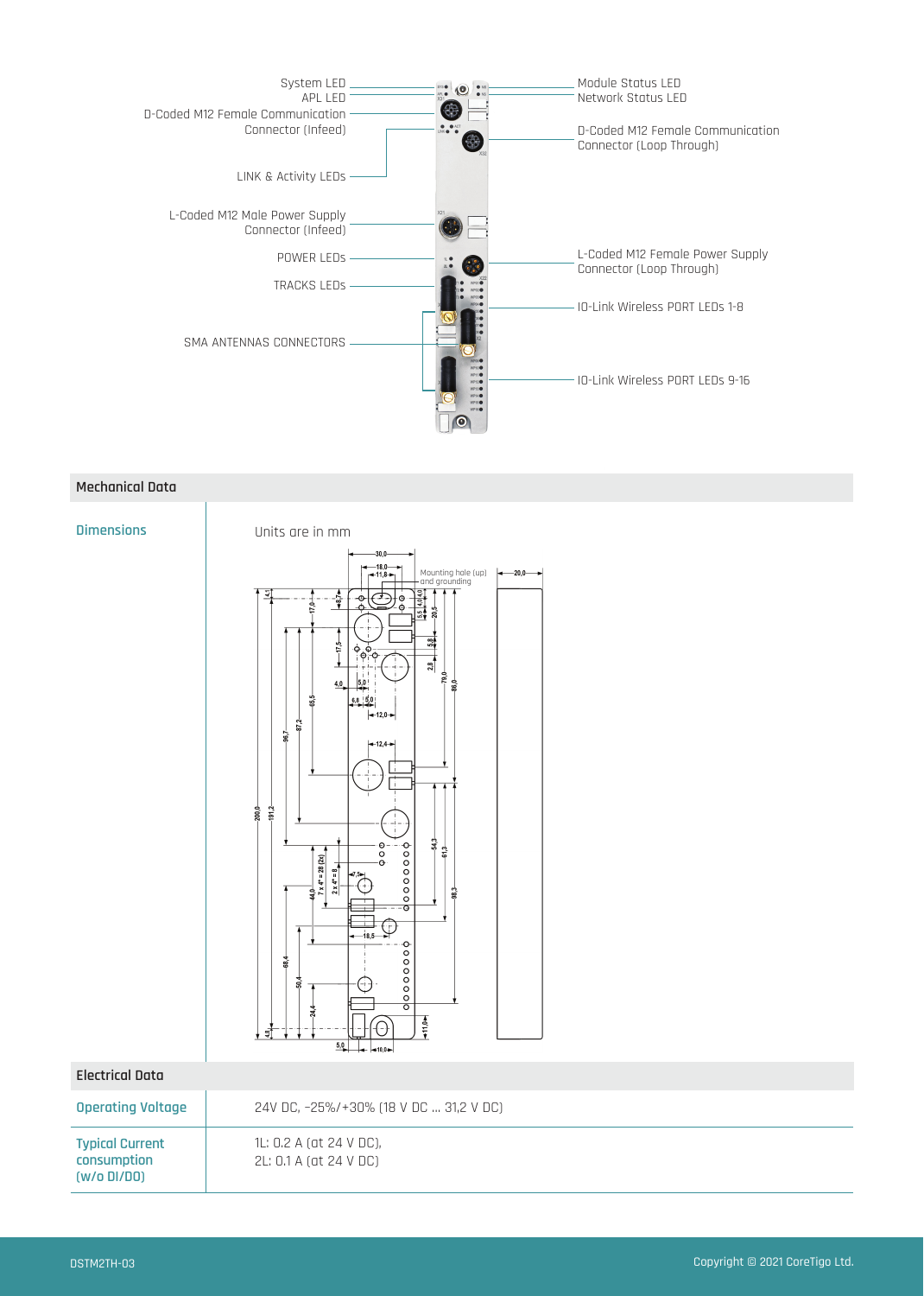| <b>Power consumption</b><br>(power connectors) | Max. 16 A<br>Max. current of the device including pass through must not exceed 16 A for 1L and 2L |                                           |                                                 |                               |                                |                                                               |                            |  |
|------------------------------------------------|---------------------------------------------------------------------------------------------------|-------------------------------------------|-------------------------------------------------|-------------------------------|--------------------------------|---------------------------------------------------------------|----------------------------|--|
| Interfaces                                     |                                                                                                   |                                           |                                                 |                               |                                |                                                               |                            |  |
| <b>LEDs</b>                                    |                                                                                                   | SYS                                       | System status                                   |                               |                                |                                                               | green/yellow               |  |
|                                                | System and application                                                                            | <b>APL</b>                                | Application status                              |                               |                                | red/green                                                     |                            |  |
|                                                |                                                                                                   | 1L (X21)                                  | 1L power supply (DC 24 V)                       |                               |                                | red/green                                                     |                            |  |
|                                                | Power supply                                                                                      | 2L (X21)                                  | 2L power supply (DC 24 V)                       |                               |                                | red/green                                                     |                            |  |
|                                                | EtherNet/IP communication /                                                                       | MS / SF                                   | Module status / Status Failure                  |                               |                                |                                                               | red/green                  |  |
|                                                | PROFINET IO communication                                                                         | NS / BF                                   | Network status / Bus Failure                    |                               |                                |                                                               | red/green                  |  |
|                                                |                                                                                                   | <b>LINK (X31)</b>                         | Link status, connector X31                      |                               |                                | green                                                         |                            |  |
|                                                | System and application                                                                            | <b>ACT (X31)</b>                          | Activity status, connector X31                  |                               |                                |                                                               | yellow                     |  |
|                                                |                                                                                                   | <b>LINK (X32)</b>                         | Link status, connector X32                      |                               |                                |                                                               | green                      |  |
|                                                |                                                                                                   | <b>ACT (X32)</b>                          | Activity status, connector X32                  |                               |                                |                                                               | yellow                     |  |
|                                                | Wireless tracks                                                                                   | WT01                                      |                                                 |                               | IO-Link Wireless track status, |                                                               | red/yellow/                |  |
|                                                |                                                                                                   | WT03                                      | antenna X1  X3                                  |                               |                                |                                                               | green                      |  |
|                                                |                                                                                                   | WP01                                      |                                                 | Port status,                  |                                |                                                               | red/yellow/                |  |
|                                                | Wireless ports                                                                                    | WP08                                      |                                                 | IO-Link Wireless ports 1 to 8 |                                |                                                               | green                      |  |
|                                                |                                                                                                   | WP09                                      | Port status,<br>IO-Link Wireless ports 9 to P16 |                               |                                |                                                               | red/yellow/                |  |
|                                                |                                                                                                   | <b>WP16</b>                               |                                                 |                               |                                |                                                               | green                      |  |
| Connectors                                     |                                                                                                   |                                           |                                                 |                               |                                |                                                               |                            |  |
| Connectors X21 -                               | Supply voltage input<br>Supply voltage output                                                     |                                           |                                                 | Pin                           | Signal                         | Description                                                   |                            |  |
| Power-In, X22 -<br>Power-Out                   | M12, L-coded, plug,<br>$5$ -pin $(4 + FE)$                                                        | M12, L-coded, socket,<br>5-pin $(4 + FE)$ |                                                 | $\mathbf{1}$                  | $1L +$                         | 24 V DC supply voltage for<br>system and sensor/ actuator U1L |                            |  |
|                                                |                                                                                                   |                                           |                                                 | $\mathbf{Z}$                  | $2L -$                         |                                                               | Reference potential for 2L |  |
|                                                |                                                                                                   |                                           |                                                 | 3                             | $1L -$                         |                                                               | Reference potential for 1L |  |
|                                                |                                                                                                   |                                           |                                                 | 4                             | $2L +$                         | voltage U2L                                                   | 24 V DC auxiliary/control  |  |
|                                                |                                                                                                   |                                           |                                                 | FE                            | FE                             | Functional earth                                              |                            |  |
| Connectors X31, 32                             | Ethernet                                                                                          |                                           |                                                 | Pin                           | Signal                         | Description                                                   |                            |  |
| EtherNet/IP                                    |                                                                                                   |                                           |                                                 | 1                             | TX+                            | Send data positive                                            |                            |  |
|                                                | O                                                                                                 |                                           |                                                 | $\mathbf{2}$                  | $RX+$                          | Receive data positive                                         |                            |  |
|                                                | M12, D-coded, socket, 5-pin                                                                       |                                           | 3                                               | $TX -$                        | Send data negative             |                                                               |                            |  |
|                                                |                                                                                                   |                                           |                                                 | $\overline{4}$                | $RX-$                          | Receive data negative                                         |                            |  |
|                                                |                                                                                                   |                                           |                                                 | $\mathbf 5$                   | FE                             | Functional earth                                              |                            |  |
| Connectors X31, 32<br><b>PROFINET</b>          | Ethernet                                                                                          |                                           |                                                 | Pin<br>$\mathbf{1}$           | Signal<br>TX+                  | Description                                                   | Transmit data positive     |  |
|                                                |                                                                                                   |                                           |                                                 | $\mathbf{2}$                  | $RX+$                          | Receive data positive                                         |                            |  |
|                                                |                                                                                                   |                                           |                                                 | 3                             | TX-                            | Transmit data negative                                        |                            |  |
|                                                | M12, D-coded, socket, 4-pin                                                                       |                                           | $\overline{4}$                                  | $RX-$                         | Receive data negative          |                                                               |                            |  |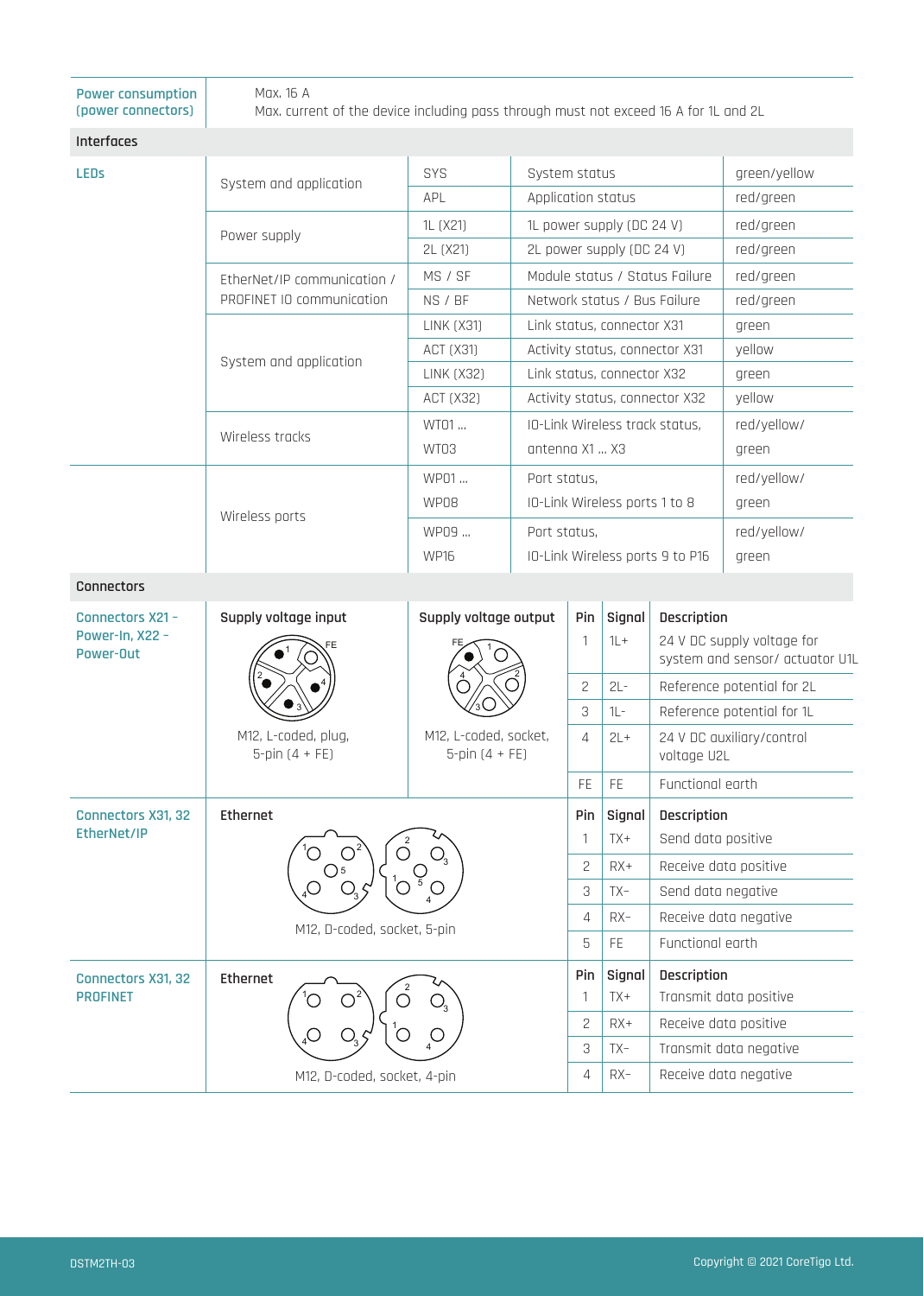| <b>Communication, Supporter Protocols</b>   |                                                                                                                                                                             |                                                                                                                         |  |  |  |
|---------------------------------------------|-----------------------------------------------------------------------------------------------------------------------------------------------------------------------------|-------------------------------------------------------------------------------------------------------------------------|--|--|--|
| <b>Communication</b><br>controller          | Type                                                                                                                                                                        | netX 90                                                                                                                 |  |  |  |
| Integrated memory                           | <b>RAM</b>                                                                                                                                                                  | 16 MB SDRAM                                                                                                             |  |  |  |
|                                             | <b>FLASH</b>                                                                                                                                                                | 8 MB                                                                                                                    |  |  |  |
| <b>Ethernet</b><br>communication            | Real-Time Ethernet                                                                                                                                                          | PROFINET IO-Device/ EtherNet/IP Adapter                                                                                 |  |  |  |
|                                             | Interface type                                                                                                                                                              | 100BASE-TX, 10BASE-T, isolated                                                                                          |  |  |  |
| <b>Ethernet interface</b>                   | Auto-negotiation, Auto crossover                                                                                                                                            | yes                                                                                                                     |  |  |  |
|                                             | Connectors                                                                                                                                                                  | X31: Ethernet interface, M12, D-coded, port 1,<br>X32: Ethernet interface, M12, D-coded, port 2                         |  |  |  |
| <b>Communication, Supporter Protocols</b>   |                                                                                                                                                                             |                                                                                                                         |  |  |  |
| IO-Link                                     | Radio                                                                                                                                                                       | 2 track = 16 IO-Link devices (sensors/actuators),<br>3 SMA antennas, Range of the wireless function -<br>distance: 10 m |  |  |  |
|                                             |                                                                                                                                                                             | 2.4GHz ISM                                                                                                              |  |  |  |
| Mounting                                    |                                                                                                                                                                             |                                                                                                                         |  |  |  |
| <b>Mounting holes</b>                       | · Mark the positions to fasten the device with screws and cut the M4 holes.<br>· Fasten the device with the screws<br>· Ground the device<br>· Mount all three SMA antennas |                                                                                                                         |  |  |  |
| <b>Operation Conditions and reliability</b> |                                                                                                                                                                             |                                                                                                                         |  |  |  |
| <b>Ambient conditions</b>                   | Ambiant temperature range (working)                                                                                                                                         | $-25$ $^{\circ}$ C $+55$ $^{\circ}$ C                                                                                   |  |  |  |
|                                             | Ambient temperature<br>(nonworking, storage)                                                                                                                                | $-40$ $^{\circ}$ C $+85$ $^{\circ}$ C                                                                                   |  |  |  |
|                                             | Max. temperature change                                                                                                                                                     | 3 K / min                                                                                                               |  |  |  |
|                                             | Humidity                                                                                                                                                                    | 5  95% relative humidity, no condensation permitted                                                                     |  |  |  |
|                                             | Operating height                                                                                                                                                            | $02000$ m                                                                                                               |  |  |  |
|                                             | Over voltage category                                                                                                                                                       | II (EN 60664-1)                                                                                                         |  |  |  |
| <b>Device</b>                               | Dimensions (L x W x H)                                                                                                                                                      | 200 x 30 x 20 mm                                                                                                        |  |  |  |
|                                             | Housing                                                                                                                                                                     | Plastic                                                                                                                 |  |  |  |
|                                             | Mounting/installation                                                                                                                                                       | Screw mounting, with 2x M4 screws to the 2<br>mounting holes<br>These screws make contact to FE (functional earth).     |  |  |  |
|                                             | Tightening torque                                                                                                                                                           | 1.2 Nm                                                                                                                  |  |  |  |
|                                             | IP rating                                                                                                                                                                   | <b>IP67</b>                                                                                                             |  |  |  |